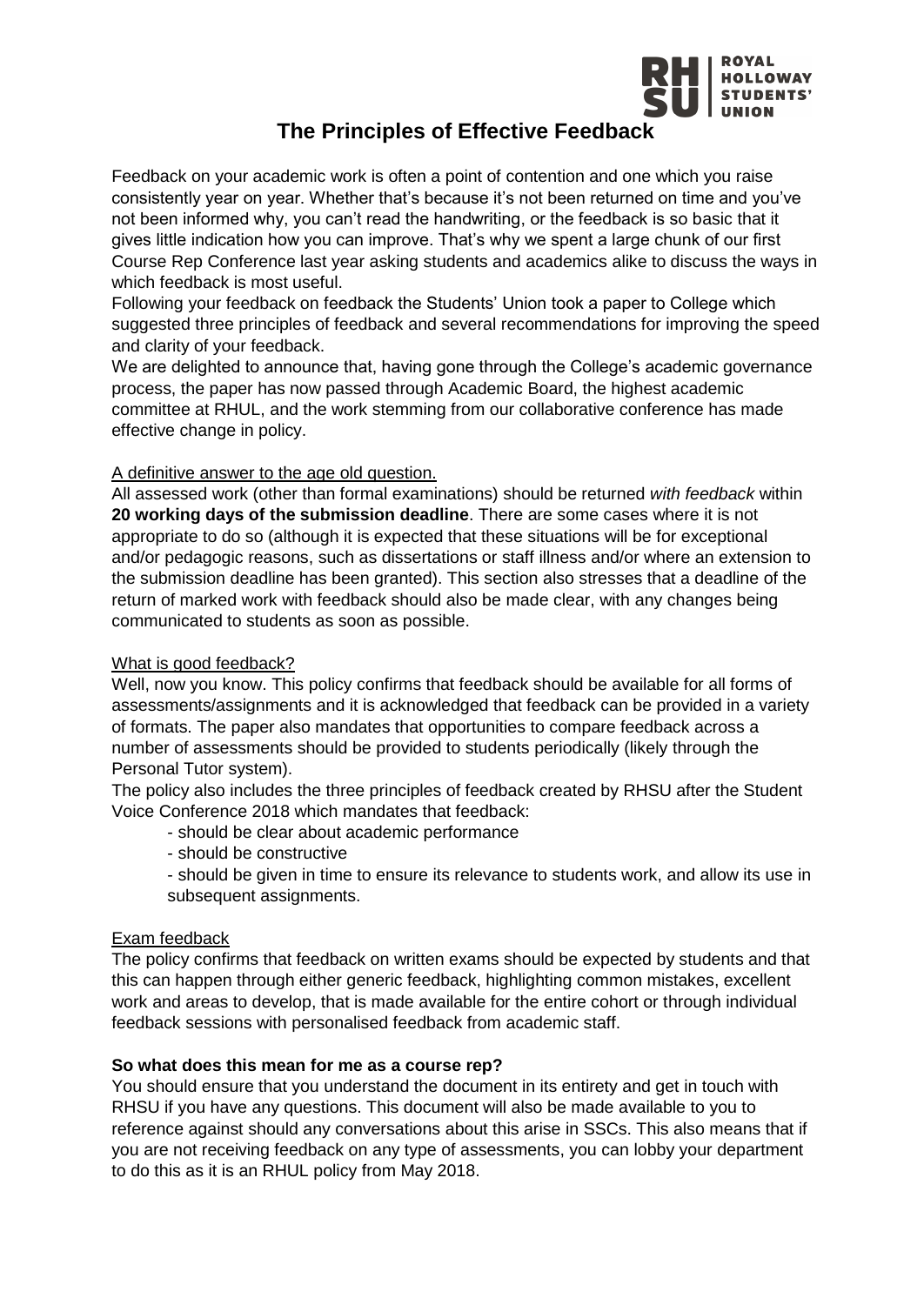# **Paper number:AB/18/05**



## Summary of Business for **Academic Board**

| Title                   | Policy on the return of marked student work and feedback                                                                                                                                                                                                                                                                                                                                                                                                                                                                                                                                                                                                                                                                                                                                                                                                                                                                                                                                                                                                                                                                                       |
|-------------------------|------------------------------------------------------------------------------------------------------------------------------------------------------------------------------------------------------------------------------------------------------------------------------------------------------------------------------------------------------------------------------------------------------------------------------------------------------------------------------------------------------------------------------------------------------------------------------------------------------------------------------------------------------------------------------------------------------------------------------------------------------------------------------------------------------------------------------------------------------------------------------------------------------------------------------------------------------------------------------------------------------------------------------------------------------------------------------------------------------------------------------------------------|
| <b>Author/ Comments</b> | Marina Beck, Head of Academic Quality and Policy Office<br>Mark Crompton, Head of Educational Development<br>James McEvoy, Associate Dean (Education), Science Faculty                                                                                                                                                                                                                                                                                                                                                                                                                                                                                                                                                                                                                                                                                                                                                                                                                                                                                                                                                                         |
| Date                    | 14 March 2018                                                                                                                                                                                                                                                                                                                                                                                                                                                                                                                                                                                                                                                                                                                                                                                                                                                                                                                                                                                                                                                                                                                                  |
| Status                  | <b>Freely Available</b>                                                                                                                                                                                                                                                                                                                                                                                                                                                                                                                                                                                                                                                                                                                                                                                                                                                                                                                                                                                                                                                                                                                        |
| Document type           | For Approval                                                                                                                                                                                                                                                                                                                                                                                                                                                                                                                                                                                                                                                                                                                                                                                                                                                                                                                                                                                                                                                                                                                                   |
| Summary                 | The following policy on the Return of marked student work with<br>feedback was approved by Academic Board on 3rd June 2010.<br>Assessed work (other than formal examinations) should be returned with<br>feedback within 4 weeks of the submission deadline, except in cases where it is<br>not appropriate to do so for exceptional reasons. The deadline for the return of<br>the marked work should be made clear to students when they receive their<br>assignments. In the event that the intended deadline cannot be met, the revised<br>deadline must be communicated to students as soon as possible.<br>Following consideration of sector research at a meeting of the Teaching<br>and Learning Strategy Committee (TLSC) and the Quality and<br>Standards Committee (QASC) on 27 September and thereafter at a<br>meeting of QASC on 15 November it was agreed not to reduce the<br>turnaround time but rather to make minor amendments to the<br>wording. These are illustrated in bold in the attached policy. This<br>revised wording was circulated to departments by the Senior VP<br>(Academic) at the end of the Autumn term. |
|                         | Further to this, at a meeting of the TLSC on 17 January it was agreed<br>that proposed feedback expectations, which were discussed there,<br>would be integrated into the policy and subsequent to that that<br>quidance on exam feedback would also be included. The final version<br>was considered at QASC on 27 February.                                                                                                                                                                                                                                                                                                                                                                                                                                                                                                                                                                                                                                                                                                                                                                                                                  |
| Paper referred from     | TLSC and QASC                                                                                                                                                                                                                                                                                                                                                                                                                                                                                                                                                                                                                                                                                                                                                                                                                                                                                                                                                                                                                                                                                                                                  |
| Recommendation          | That Academic Board approve<br>the attached policy Policy on the return of marked student work<br>(i)<br>and feedback; and<br>the associated implementation plan to take effect from May<br>(ii)<br>2018 (when PELP students start). The associated good<br>guidance provides examples of some ways in which<br>examination feedback might be given.                                                                                                                                                                                                                                                                                                                                                                                                                                                                                                                                                                                                                                                                                                                                                                                           |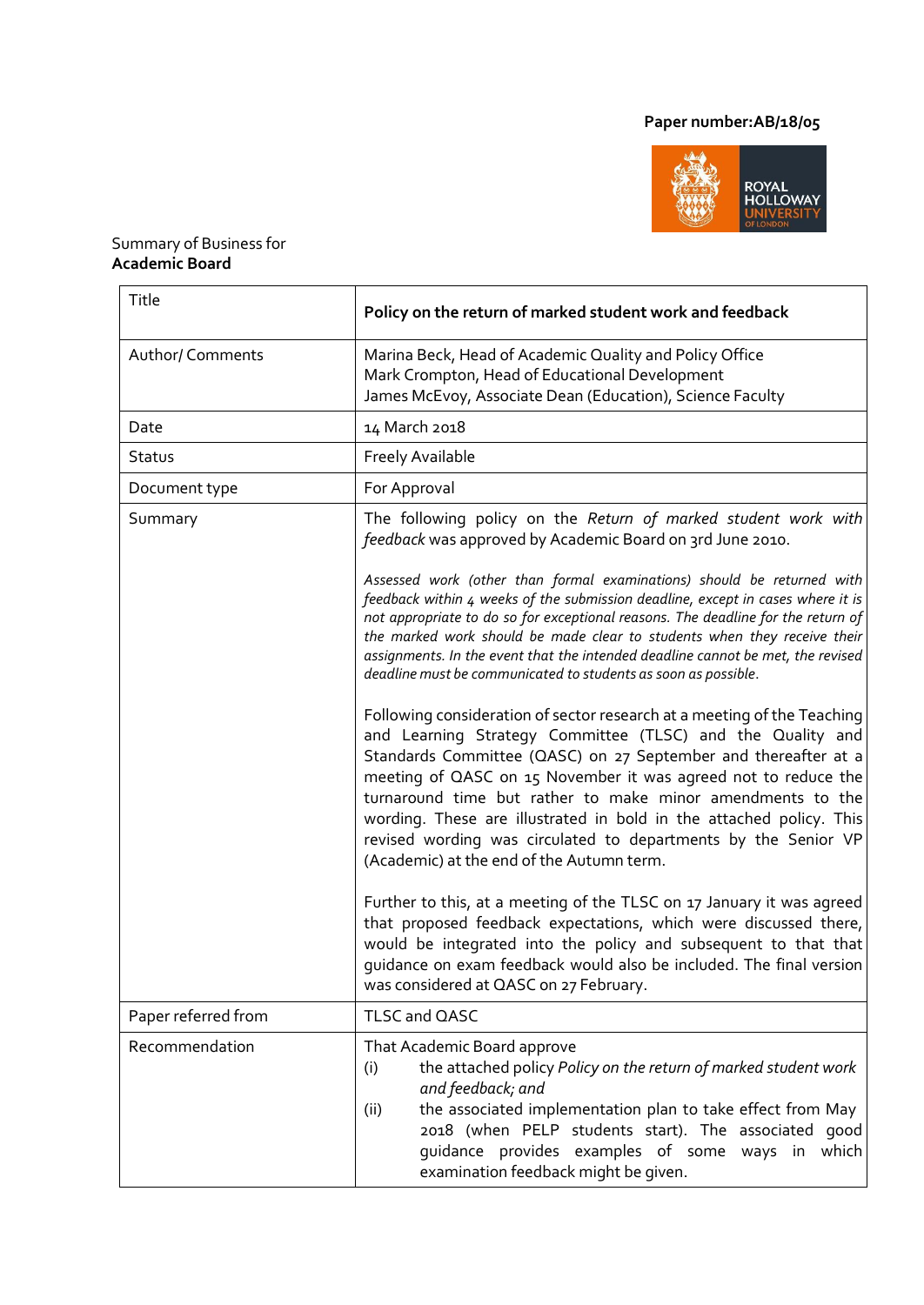#### **Policy on the return of marked student work and feedback**

#### **Return of marked student work and feedback**

**All** assessed work (other than formal examinations) should be returned with feedback within **20 working days\*** of the submission deadline, except in cases where it is not appropriate to do so for exceptional **and/ or pedagogic** reasons. **These may include the assessment of dissertations, final year projects, taped case studies, audio visual submissions, where the marking has been delayed due to staff illness and/ or where an extension to the submission deadline has been granted.**

The deadline forthe return ofthe marked work **with feedback** should be made clear to students when they receive their assignments. In the event that the intended deadline cannot be met **for reasons such as those listed above**, the revised deadline must be communicated t o students as soon as possible.

**\*Working days are Mondays to Fridays inclusive when the College is open for normal business. This includes periods outside of College term dates (vacation periods). Weekends, Bank holidays and College closure days around Easter and Christmas/ New Year are notregarded as working days (even if the Library is open on some of these days for study purposes).**

**Please note thatevenif annual leave is being takenthe requirementto return assessedwork with feedback within 20 working days of the submission deadline applies. This will mean that when taking annual leave, colleagues may have to manage returnof assessments with feedback withina shorter periodthan 20 days.**

#### **Feedback**

#### **Forms of feedback<sup>1</sup>**

Feedback should be available for all assessments/assignments, including dissertations, projects and examinations (see guidance below).

Feedback can be provided in a variety of formats. In addition to written/typed/on-line feedback on assignments, feedback can be audio/video recorded, provided verbally in classes/tutorials, etc . Feedback is typically provided by teachers on individual assignments, but can be an overview of the attainment of a group of students, for dissemination to students and possibly to Personal Tutors. Feedback can take the form of both comments relating to specific issues (e.g. marginal comments on written work), and general comments bringing the main points together.

Peer feedback can be a valuable activity for both provider and recipient in developing reflection and understanding.

Opportunities to compare feedback across a number of assessments should be provided to students periodically, e.g. through the Personal Tutor system.

#### **Feedback should be clear about academic performance**

The language u s e d in feedback s h o u l d explicitly match the assessment/marking criteria and attainment level descriptors, which should be provided to the students in advance of completing the

assignment. Marking 'rubrics' can be helpful in many circumstances, while also recognising that it will not always be appropriate to deduce a mark mathematically from performance in each of the criteria .

<sup>1</sup>**Reference:** David J. Nicol & Debra Macfarlane‐Dick (2006) Formative assessment and self‐regulated learning: a model and seven principles of good feedback practice, Studies in Higher Education, 31:2, 199 -218, DOI: 10.1080/03075070600572090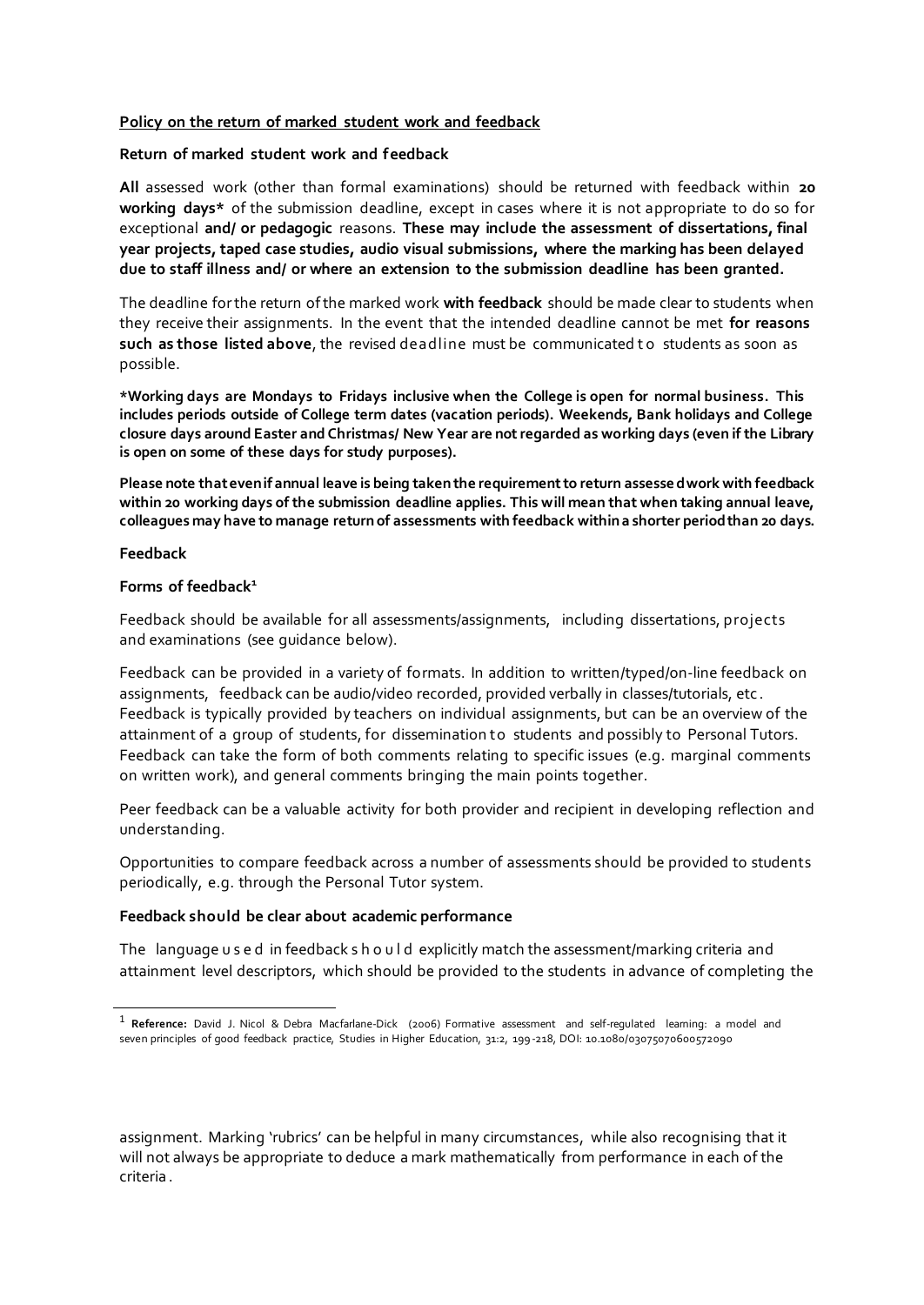Activities that help students to understand the assessment criteria in advance of being assessed can be extremely helpful. This might include self-assessment, peer-assessment, or assessing 'model' work.

Activities that help students to understand the feedback , for example group discussions, can also be extremely valuable.

#### **Feedback should be constructive**

Feedback should carry a respectful tone, and contain a balance of both affirmative and developmental comments. Affirmative comments foster confidence and identify good practices that should be continued. Developmental (feed-forward) comments should always be provided, and clearly identify attainable goals to improve performance in future assignments.

Feedback proformas etc. should be designed to ensure that 'feed-forward' comments, and other good practices, are included. The structure of the feedback might constitute a 'feedback sandwich' . Potentially negative feedback can be framed in a constructive way, for example by commenting on the merits of features that nonetheless warrant further development.

There should be careful consideration of the number of developmental comments in a piece of feedback, avoiding over-long lists, and identifying an attainable number of targeted actions to raise attainment from the current level in a structured feedback section. Comments on less central issues could be made elsewhere (e.g. marginal comments on written work).

Where an assignment has multiple markers, there should be explicit mechanisms to promote consistency in academic expectations, and in feedback approaches/volume.

#### **Feedback timing**

Assessment/feedback timings should be planned such that students receive feedback soon enough after the task for it to retain its relevance, and sufficiently in advance of upcoming related assignments to allow students to act upon the feedback.

Feedback should be returned within the College's stipulated maximum feedback deadline (with the exception of specifically exempted assignments), see first section above.

#### **Students' use of feedback**

Students should engage with the feedback provided on their assignments at the earliest possible opportunity, to ensure that they understand its relevance to their work, and that they can apply it to their subsequent assignments.

Students should take all of the opportunities provided to obtain and benefit from feedback on their work, and be aware that it may take many forms (e.g. written, verbal, recorded, on line, from peers).

#### **Examination feedback**

#### **Exams as summative and formative assessments**

Written exams are an important assessment tool in most departments. For many of us they are the main way in which we measure the extent to which an individual, unaided student has met the learning outcomes of a course. The summative character of examinations is also crucial. Students are expected to integrate the content and concepts that they learned in the course and to demonstrate their understanding in answering questions, writing essays and solving problems.

Exams may serve an educational purpose beyond the purely diagnostic. All of the assessments students undergo during their programme of study, including the exams that they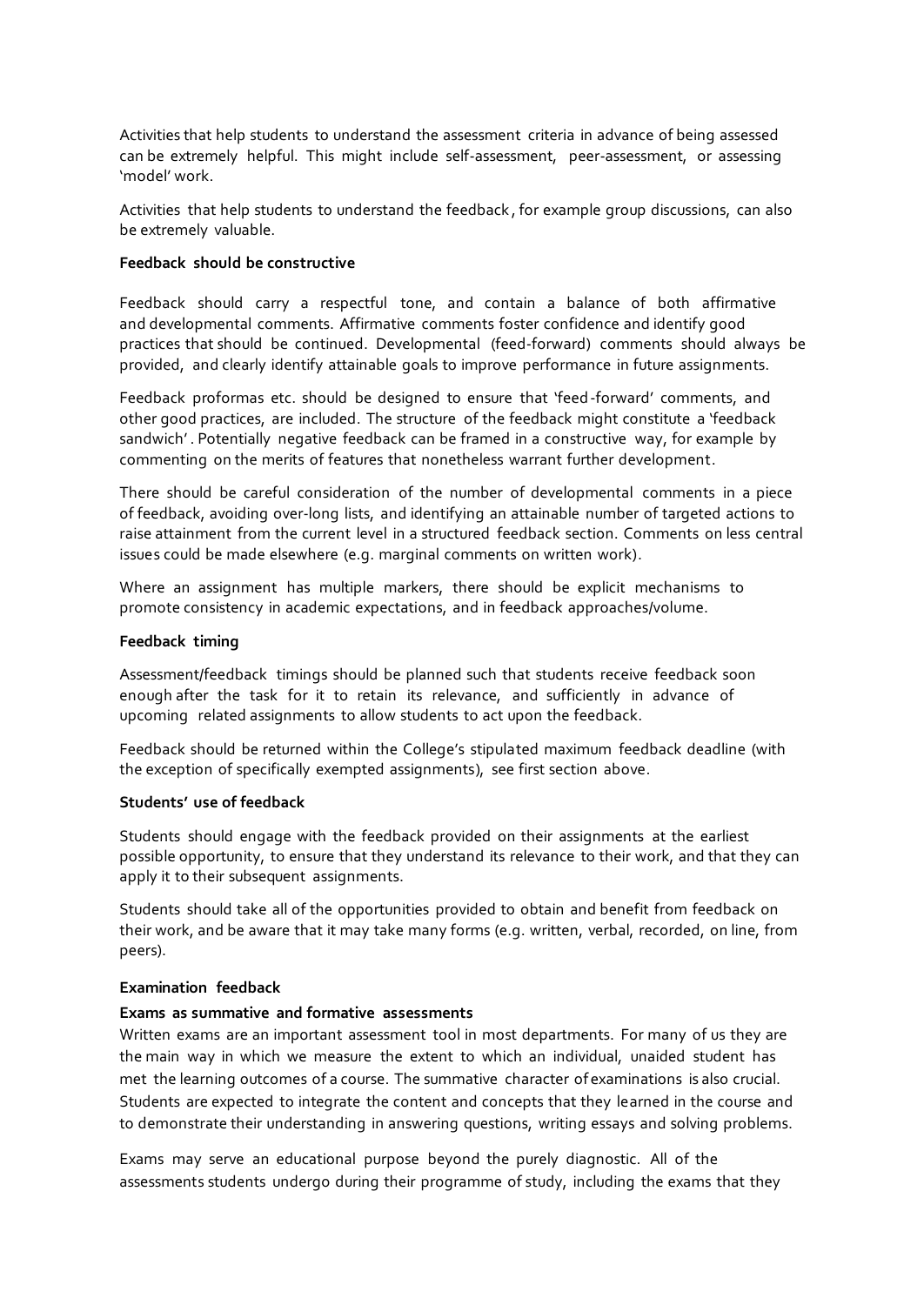take before their final exams at the end of their programme, have the potential to form students' minds and prepare them for future assessments in their programme. This formative use of examinations is made particularly valuable by the relative rarity of examinations – students have fewer chances to learn from their mistakes – and the heavy weighting of exam marks in many of our courses. The formative character of exams is only brought out, however, if students have the opportunity to revisit their work and receive feedback on it.

#### **Exam feedback**

There is an expectation that students are provided with feedback on mid-programme written exams, which may be given in the following ways. The whole cohort may be sent generic feedback which identifies common mistakes, gives examples of excellent work and encourages students to develop particular skills for future assessments. Alternatively, each student may be given the opportunity to see their own exam papers and to obtain personalized feedback from academic staff.

There will be times when generic feedback is appropriate, for instance when multiple -choice exams are used, when feedback must be provided quickly to prepare students for their next assessment, or when the administrative cost of individual feedback is unavoidably and prohibitively high. In most cases, though, efficiently-conducted individual feedback sessions provide most benefit to students at a reasonable cost of administrative and academic staff time. <sup>2</sup>

> END OF POLICY

<sup>&</sup>lt;sup>2</sup> Gibbs, G.; Simpson, C. Conditions Under Which Assessment Supports Students' Learning. *Learning and Teaching in Higher Education* **2004**, *1*, 3-31.